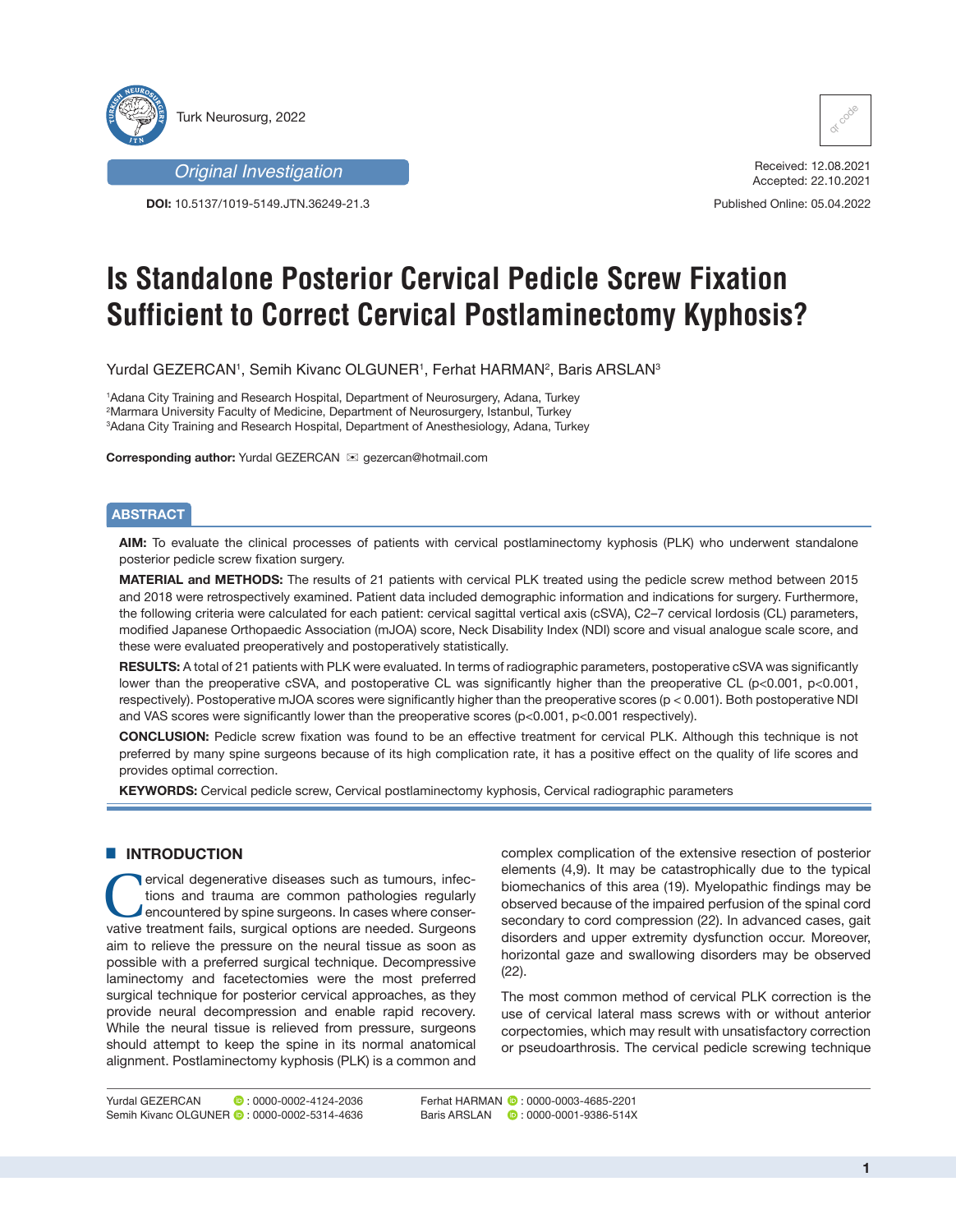was first described by Abumi et al. and was used in trauma surgery (1). It was then considered for non-traumatic lesions (2). This technique provides a strong stabilisation by fixing the vertebra in three columns when using only the posterior approach (2).

In this retrospective study, we aimed to share our technique of treating patients with cervical PLK by using the standalone pedicle screwing method with reference to radiographic parameters, quality of life indices and complications.

# █ **MATERIAL and METHODS**

This study has been carried out in accordance with the principles of the Declaration of Helsinki and approved by the Ethics Committee of Adana City Training and Research Hospital (Approval Date: 15.01.2020; No: 689). Informed consent was obtained from all individual participants included in the study.

The results from 21 patients with cervical PLK treated using the pedicle screw technique between 2015 and 2018 were examined retrospectively. Primary surgical indications were analysed and noted for all patients. The study included 1) patients aged >18 years and 2) those with kyphotic deformity after posterior decompressive surgery, which was corrected with the posterior pedicle fixation alone. PLK occurs when the subaxial C2–7 intervertebral Cobb angle is ≤5° or the focal kyphotic angulation is >5° between two consecutive subaxial vertebrae, and diagnosed cases were included in the study. Patients with no history of posterior cervical surgery, have flat neck, and have a solid anterior fusion were excluded from the study. The decision to use a posterior surgical approach was based on the flexibility of the neck. Cervical hyperflexion– hyperextension radiographs were obtained preoperatively. If the kyphotic cervical alignment became neutral or lordotic on the lateral dynamic cervical X-ray, the patient was diagnosed with flexible cervical kyphosis and included in the study; otherwise, the patient was excluded from the study (20).

### **Surgical Technique**

All procedures were performed by the same senior spine surgeon. No traction was used intraoperatively or preoperatively. Posterior pedicle fixation was performed with a free-hand technique under fluoroscopic guidance. Ponte osteotomies were performed on the apex of the cervical kyphosis in all patients, which was determined with preoperative radiological studies (6). The bilateral foramina were opened carefully and widely to prevent root compression during neck correction. Since we can apply strong compressive forces with pedicle screws after ponte osteotomies, the pedicle edges can come into contact with each other and provide sufficient fusion area. Bone autografts obtained from the surgical area and suboccipital bone were used for the fusion procedure (7). Then, pedicle screws of 4 mm diameter and cobalt chromium rods were preferred in all cases to prevent correction loss. The length of screws ranged from 24 to 38 mm. Intraoperative neuromonitoring was implemented in all procedures. While placing the rods on the screw heads, the cranial part of the operating table was elevated gradually to create a lordotic posture to the neck. Then screw nuts were locked.

### **Radiological Evaluation**

 Radiographic measurements were evaluated using a lateral cervical radiography. The cervical sagittal vertical axis (cSVA) and C2–7 cervical lordosis (CL) were measured before surgery and at the last follow-up. The distance between a line perpendicular to the centre of C2 and the posterior superior corner of C7 represents the cSVA. CL was measured with the Cobb method, which was defined as the angle between the C2 inferior endplate and the C7 inferior endplate (5).

The modified Japanese Orthopaedic Association (mJOA) score, Neck Disability Index (NDI) and visual analogue scale (VAS) assessments were performed on patients preoperatively and postoperatively to assess the health-related quality of life and patient comfort. Complications were noted and examined in detail.

### **Statistical Analysis**

For the analysis of variables, SPSS 25.0 (IBM Corporation, Armonk, NY, USA) and PAST 3 (Palaeontological Statistics Software Package for Education and Data Analysis by Hammer, Harper, and Ryan) were used. Compliance of univariate data to a normal distribution was evaluated by the Shapiro– Francia test and compliance of multivariate data to a normal distribution was evaluated by Mardia and Doornik and Hansen omnibus tests, while variance homogeneity was evaluated by Levene's test for univariate analyses and by Box's M test for multivariate analyses. When comparing two independent groups based on quantitative data, the independent-samples t test was used with Bootstrap results, and the Mann–Whitney U test was used with Monte Carlo method. To compare two repetitive measurements of dependent quantitative variables, the Wilcoxon signed-rank test was used, and to examine the interaction of repeated quantitative measurements of variables by groups, the general linear model repeated analysis of variance test was used. In the tables, quantitative variables are shown as mean  $\pm$  SD (standard deviation) and as median (minimum–maximum), and categorical variables are shown as n (%). Variables were evaluated at the 95% confidence level, and p-values were considered significant when below 0.05.

# █ **RESULTS**

A total of 21 (10 female, 11 male) patients with cervical PLK were evaluated. The mean age was 51 years. The mean follow-up time for the entire study group was 30 months. When the patients were grouped by their primary aetiologies, 12 underwent surgery for cervical spondylotic myelopathy (CSM) (Figures 1A-C, 2A-C), 8 for tumour and 1 for dermal sinus excision (Figures 3A-D, 4A-D) (Table I).

According to statistical results, postoperative cSVA was significantly lower than preoperative cSVA with 35.10  $\pm$ 6.60 mm and 71.14  $\pm$  5.52 mm, respectively (p<0.001). Postoperative CL was significantly higher than preoperative CL, with  $14.81^\circ \pm 3.47^\circ$  and  $-13.67^\circ \pm 2.56^\circ$ , respectively (p<0.001) (Table II).

The postoperative mJOA scores were significantly higher than the preoperative scores, with  $13.38 \pm 1.28$  and  $9.38 \pm 1.50$ ,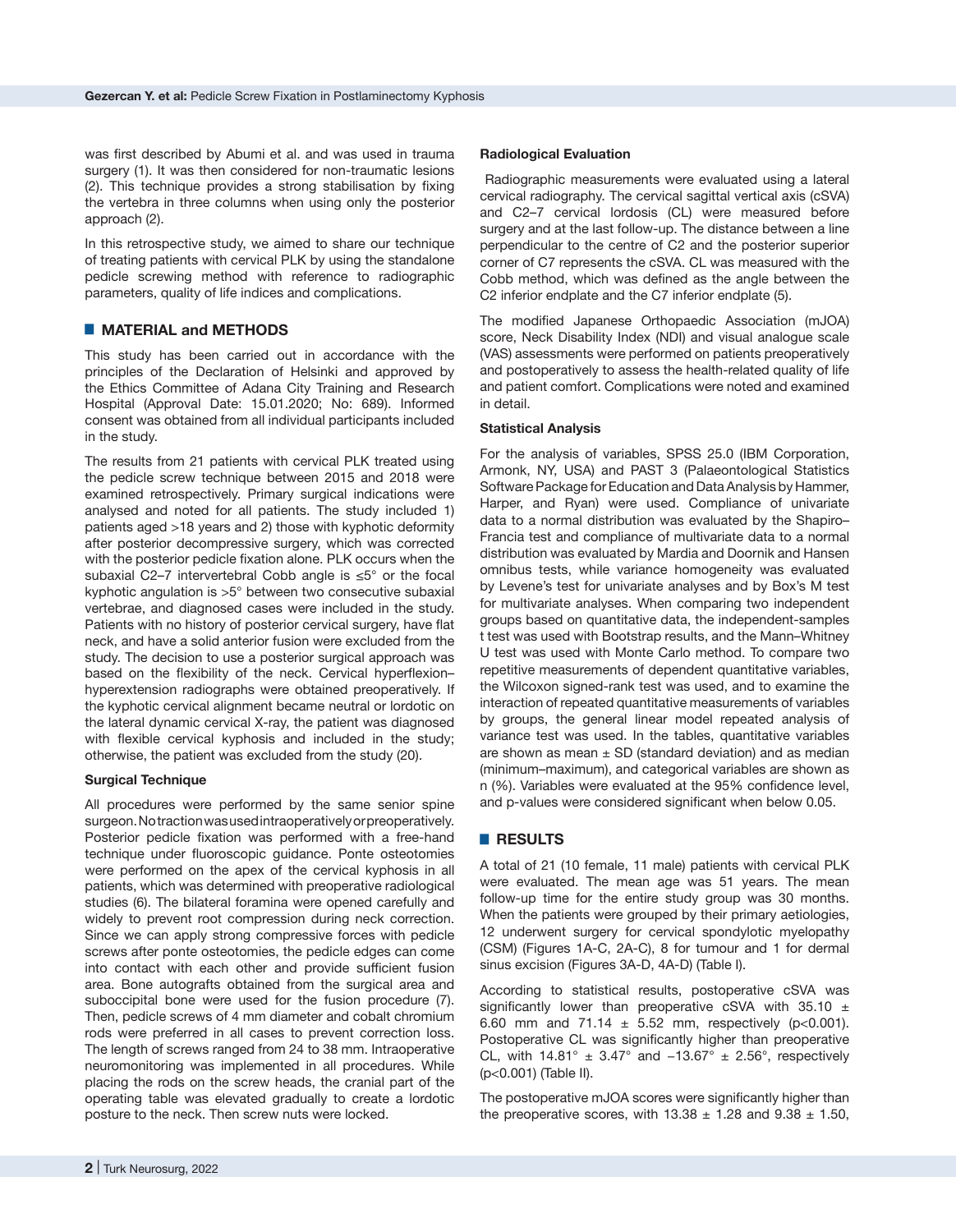

**Figure 1:** A 61-year-old male patient underwent 4 levels of extensive total laminectomy due to CSM through C3-4 and C4-5 anterior cervical discectomy + fusion + posterior intervention and severe neck pain started in the patient after 2 months. Postlaminectomy kyphosis is seen on the preoperative direct radiograph **(A, B)** and **(C)** computerised tomography (CT) sagittal image, before the patient's corrective surgery.



**Figure 2: A-C)** In the postoperative images, pedicle instrumentation is visualized and kyphosis between C2-7 has resolved.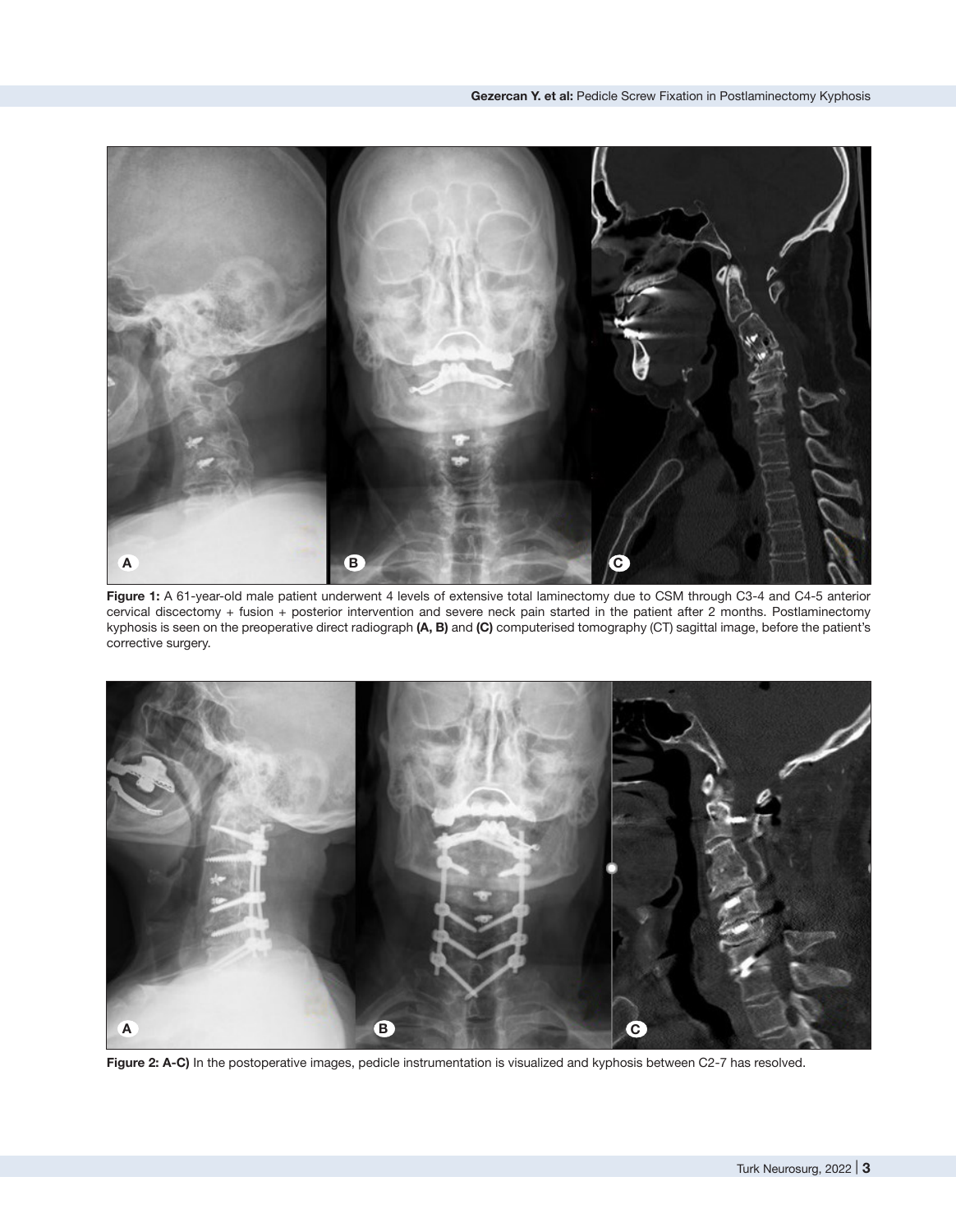

**Figure 3:** The neck flexibility is observed in preoperative hyperflexion and hyperextension radiographs **(A, B)** of a female patient who developed postlaminectomy kyphosis in the sixth month after surgery. A laminoplasty was performed after a dermal sinus excision at age 25 **(C)**. Cervical kyphotic deformity in the preoperative lateral radiograph **(C)** and magnetic resonance imaging **(D)** draws attention.



**Figure 4:** Preoperative radiograph **(A)**, postoperative radiographs **(B, C)** and magnetic resonance imaging **(D)** demonstrating that kyphosis has completely resolved after pedicle fixation between C2-7 and two levels of ponte osteotomy (C4-5 and C5-6) are performed.

respectively. Postoperative NDI scores were significantly lower than the preoperative scores, with 15.24  $\pm$  4.24 and 29.76  $\pm$ 4.85, respectively (p<0.001). The postoperative VAS scores were significantly lower than the preoperative scores, with median (min–max) scores of 3 (2–6) and 8 (7–9), respectively.

Complications occurred in 4 of 21 (19%) patients. Superficial wound infection was seen in two patients, and partial C5 palsy was found in two patients. In this study, a total of 198 pedicle screws were used. Screw malposition was evaluated with the postoperative axial computed tomography (CT) scan, as described by Yoshimoto et al. (24). According to the position of the screws in the pedicle, they were classified as (1) complete perforation (CP) if >50% of the screw diameter exceeded the pedicle wall, (2) partial perforation (PP) if <50% of the screw diameter exceeded the pedicle and (3) no perforation when the screw was completely within the pedicle. In this study, 17 (8.5%) screws were causing pedicle perforation. All screw malpositions were found on the lateral wall. Moreover, 14 screws have PP and three screws have CP. However, no vascular complications that required revision surgery were noted.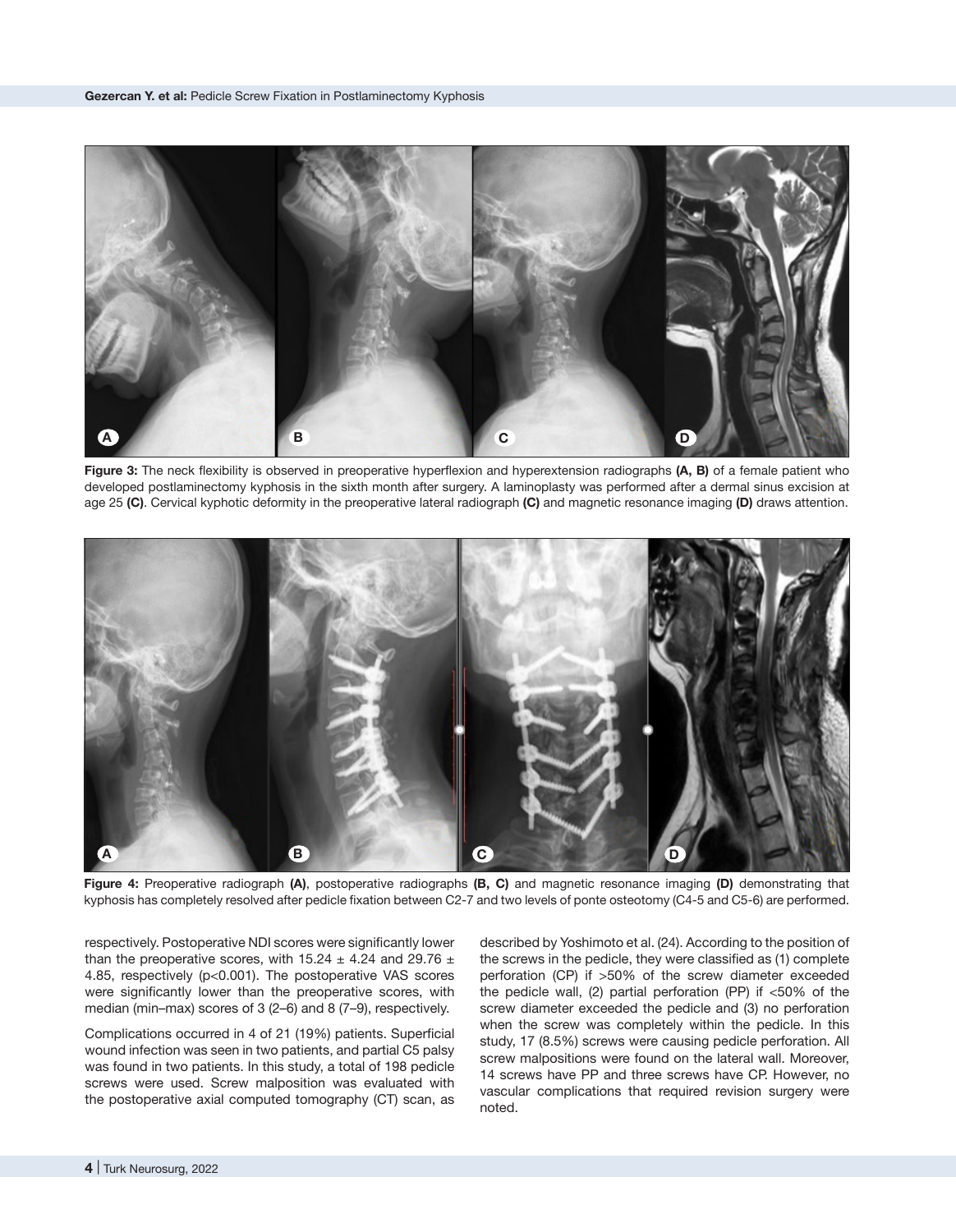| Case           | Age | Gender | <b>Primary</b><br><b>Etiology</b> | <b>Follow up Period</b><br>(months) | Levels of<br><b>Instrumentation</b> | <b>Number of</b><br>Osteotomy<br><b>Levels</b> | <b>Complication</b>            |
|----------------|-----|--------|-----------------------------------|-------------------------------------|-------------------------------------|------------------------------------------------|--------------------------------|
| 1              | 26  | Female | Dermal sinus                      | 32                                  | $C3-4-5-6-7$                        | $\overline{c}$                                 | C5 Palsy                       |
| 2              | 68  | Male   | <b>CSM</b>                        | 24                                  | $C4-5-6-7$                          | $\overline{c}$                                 |                                |
| 3              | 47  | Male   | Tumor                             | 26                                  | $C3-4-5-6-7$                        | $\overline{c}$                                 | $\overline{\phantom{a}}$       |
| 4              | 52  | Male   | <b>CSM</b>                        | 24                                  | $C2-3-4-5-6-7$                      | $\overline{c}$                                 |                                |
| 5              | 51  | Male   | Tumor                             | 31                                  | $C3-4-5-6-7$                        | $\overline{c}$                                 | $\overline{a}$                 |
| 6              | 63  | Male   | <b>CSM</b>                        | 28                                  | $C3-4-5-6$                          | $\overline{c}$                                 |                                |
| $\overline{7}$ | 68  | Female | <b>CSM</b>                        | 39                                  | $C3-4-5-6-7$                        | $\overline{c}$                                 | $\overline{\phantom{a}}$       |
| 8              | 41  | Female | Tumor                             | 25                                  | $C3-4-5-6-7$                        | $\overline{c}$                                 | Superficial wound<br>infection |
| 9              | 69  | Female | <b>CSM</b>                        | 33                                  | $C3-4-5-6-7$                        | $\overline{c}$                                 |                                |
| 10             | 70  | Male   | <b>CSM</b>                        | 24                                  | $C4-5-6$                            | $\overline{c}$                                 |                                |
| 11             | 39  | Female | Tumor                             | 29                                  | $C2-3-4-5-6$                        | 3                                              | $\overline{\phantom{a}}$       |
| 12             | 57  | Male   | <b>CSM</b>                        | 25                                  | C3-4-5-6-7-T1                       | $\overline{c}$                                 |                                |
| 13             | 61  | Male   | <b>CSM</b>                        | 40                                  | $C3-4-5-6-7$                        | 3                                              |                                |
| 14             | 51  | Female | <b>CSM</b>                        | 24                                  | $C3-4-5-6-7$                        | 3                                              |                                |
| 15             | 71  | Female | <b>CSM</b>                        | 26                                  | $C3-4-5-6-7$                        | $\overline{c}$                                 | C5 Palsy                       |
| 16             | 38  | Female | Tumor                             | 25                                  | $C3-4-5-6$                          | $\overline{c}$                                 |                                |
| 17             | 49  | Female | Tumor                             | 44                                  | $C3-4-5-6-7$                        | 3                                              |                                |
| 18             | 51  | Male   | <b>CSM</b>                        | 25                                  | $C3-4-5-6-7$                        | $\overline{c}$                                 | Superficial wound<br>infection |
| 19             | 43  | Female | Tumor                             | 26                                  | $C3-4-5-6-7$                        | 3                                              |                                |
| 20             | 50  | Male   | <b>CSM</b>                        | 52                                  | $C3-4-5-6-7$                        | 3                                              |                                |
| 21             | 45  | Male   | Tumor                             | 29                                  | $C4-5-6$                            | $\overline{c}$                                 |                                |

#### **Table I:** Clinical Features of the Study Group

# █ **DISCUSSION**

Extensive laminectomies performed on the cervical spine can lead to PLK by changing the underlying biomechanics characteristic of this area. The weight of the head is distributed to the subaxial cervical spine through the occipital condyles, C1 lateral mass, and C1–2 facet joints. The intervertebral discs carry approximately 1/3 of the axial load between C2 and C7 vertebrae, while the facet joints carry 2/3 of the load (22). Therefore, in cases of disrupted facet capsule and damaged posterior tension band, spasm occurs in the paraspinal muscles to balance the forces that pull the head forward (9, 22). Paraspinal muscles attempt to keep the head upright, and this process leads to pain and fatigue clinically, which lead to kyphotic deformity and eventually rapid degeneration and height loss in the intervertebral discs, resulting in a vicious cycle that accelerates the deformity (22). A few studies have focused on cervical PLK (4,9). In these studies, correction strategies

were performed by an anterior or a combined anterior–posterior approach. To the best of our knowledge, this is the first study presenting a case series in which standalone cervical pedicular fixation was the sole method used in cervical PLK treatment. In this context, we aimed to examine all aspects of the clinical process that occurred in the patient group.

Neck pain is one of the most common complaints in patients with PLK, which badly affect the functional capacity and quality of life. To evaluate the neck pain and functional capacity, VAS, NDI and mJOA scores were commonly used to evaluate patients with PLK. O'shaughnessy et al. treated cervical kyphoses (combined approach in all patients and lateral mass screws had been preferred in subaxial cervical region) in 16 patients and reported that Nurick scores improved with the improvement of cervical alignment (18). In another study, Grosso et al. shared the results of 36 patients with cervical kyphosis, and all patients underwent the combined approach,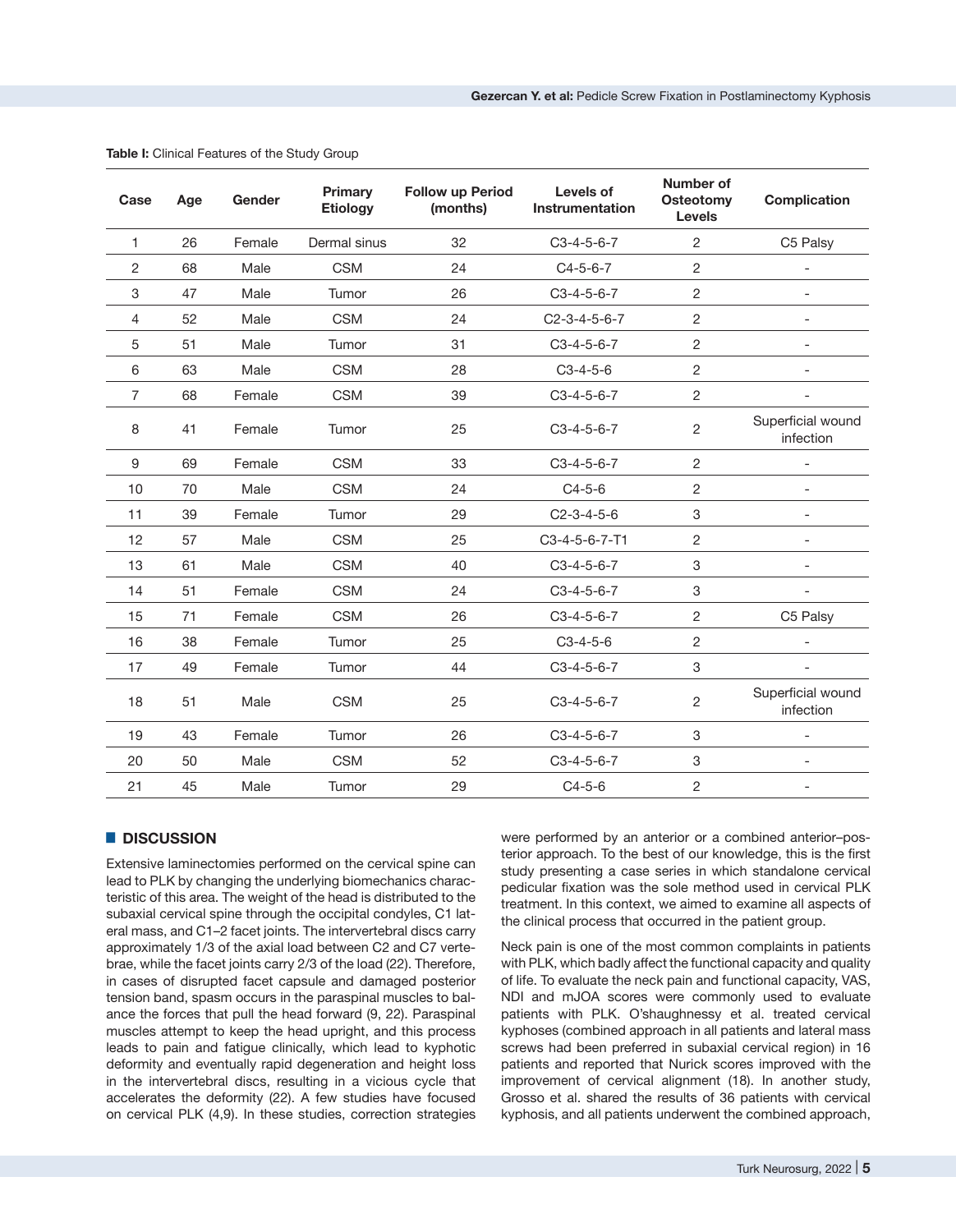# **Table II:** Demographic and Clinical Data

|                                                  | Female             | <b>Male</b>          | <b>Total</b>         |                      |  |
|--------------------------------------------------|--------------------|----------------------|----------------------|----------------------|--|
|                                                  | $(n=10)$           | $(n=11)$<br>$(n=21)$ |                      | p                    |  |
|                                                  | Median (Min./Max.) | Median (Min./Max.)   | Median (Min./Max.)   |                      |  |
| Age                                              | 49 (26 / 71)       | 51.5(45/70)          | 51 (26 / 71)         | $0.426$ $u$          |  |
| Follow up period                                 | 29 (24 / 44)       | 31(24/52)            | 30 (24 / 52)         | $0.114$ u            |  |
| "p value for preop postop comparison             | 0.003              | 0.007                | < 0.001              |                      |  |
| <b>VAS</b>                                       |                    |                      |                      |                      |  |
| Preoperative (A)                                 | 8(7/9)             | 8(7/9)               | 8(7/9)               | $0.782$ u            |  |
| Postoperative (B)                                | 3(2/6)             | 3(2/5)               | 3(2/6)               | $0.426$ $u$          |  |
| Difference (B-A)                                 | $-5(-6/-2)$        | $-5$ ( $-7$ / $-3$ ) | $-5$ ( $-7$ / $-2$ ) | $0.980$ u            |  |
| "p value for preop postop comparison             | < 0.001            | 0.002                | < 0.001              |                      |  |
|                                                  | Mean $\pm$ SD.     | Mean $\pm$ SD.       | Mean $\pm$ SD.       |                      |  |
| <b>CSVA</b>                                      |                    |                      |                      |                      |  |
| Preoperative (A)                                 | $69.82 \pm 5.02$   | $72.60 \pm 5.93$     | $71.14 \pm 5.52$     | $0.263$ <sup>t</sup> |  |
| Postoperative (B)                                | $36.09 \pm 6.54$   | $34.82 \pm 7.02$     | $35.10 \pm 6.60$     | $0.952$ <sup>t</sup> |  |
| Difference (B-A)                                 | $-33.73 \pm 5.68$  | $-37.78 \pm 4.65$    | $-36.04 \pm 5.31$    | 0.2099               |  |
| <sup>9</sup> p value for preop postop comparison | < 0.001            | < 0.001              | < 0.001              |                      |  |
| <b>CL</b>                                        |                    |                      |                      |                      |  |
| Preoperative (A)                                 | $-13.27 \pm 1.95$  | $-14.10 \pm 3.14$    | $-13.67 \pm 2.56$    | $0.473$ <sup>t</sup> |  |
| Postoperative (B)                                | $11.55 \pm 3.14$   | $14.20 \pm 3.43$     | $14.81 \pm 3.47$     | 0.080 <sup>†</sup>   |  |
| Difference (B-A)                                 | $24.82 \pm 4.05$   | $28.30 \pm 4.47$     | $28.48 \pm 4.51$     | 0.0789               |  |
| <sup>9</sup> p value for preop postop comparison | < 0.001            | < 0.001              | < 0.001              |                      |  |
| <b>MJOA</b>                                      |                    |                      |                      |                      |  |
| Preoperative (A)                                 | $9.09 \pm 1.51$    | $9.70 \pm 1.49$      | $9.38 \pm 1.50$      | 0.366 <sup>t</sup>   |  |
| Postoperative (B)                                | $13.73 \pm 1.35$   | $13.00 \pm 1.15$     | $13.38 \pm 1.28$     | 0.199t               |  |
| Difference (B-A)                                 | $4.64 \pm 1.29$    | $3.30 \pm 1.16$      | $4.00 \pm 1.38$      | 0.0229               |  |
| <sup>9</sup> p value for preop postop comparison | < 0.001            | < 0.001              | < 0.001              |                      |  |
| <b>NDI</b>                                       |                    |                      |                      |                      |  |
| Preoperative (A)                                 | $30.91 \pm 3.83$   | $28.50 \pm 5.70$     | $29.76 \pm 4.85$     | $0.266$ <sup>t</sup> |  |
| Postoperative (B)                                | $14.91 \pm 3.18$   | $15.60 \pm 5.34$     | $15.24 \pm 4.24$     | $0.719 +$            |  |
| Difference (B-A)                                 | $-16.00 \pm 4.22$  | $-12.90 \pm 3.11$    | $-14.52 \pm 3.97$    | 0.0739               |  |
| <sup>9</sup> p value for preop postop comparison | < 0.001            | < 0.001              | < 0.001              |                      |  |

*<sup>g</sup>General Linear Model Repeated ANOVA (Wilks' Lambda), <sup>t</sup>Independent T Test (Bootstrap), <sup>u</sup> Mann-Whitney U Test (Monte Carlo), <sup>w</sup> Wilcoxon Signed Ranks Test (Monte Carlo), SD: Standard deviation, Min: Minimum, Max: Maximum*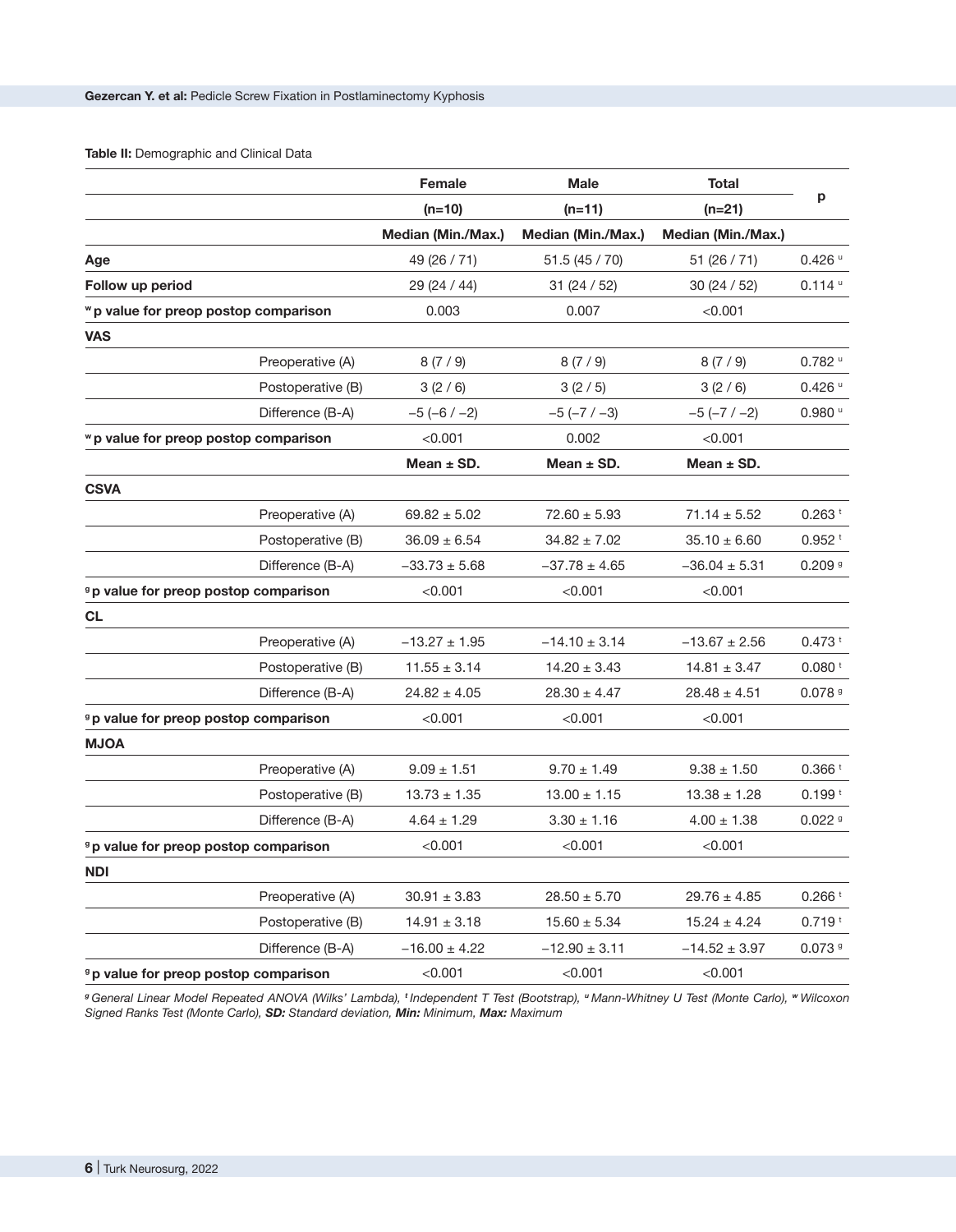dorsal approach alone (lateral mass screws in subaxial cervical spine) and ventral approach alone, and they concluded that the increase in CL reflected an improvement of mJOA scores (12). Virk et al. examined cervical deformity in three groups and revealed that decreases in local kyphosis of patients with focal deformity improved the NDI and mJOA scores as well as the numerical rating scale for neck pain after 1 year (23). In this study, the postoperative VAS, NDI and mJOA scores were distinctly better than their corresponding preoperative scores. Obviously, the correction of lordosis and restoration of cervical alignment is the main reason for the improvement of functional capacity and decreases the neck pain.

The surgical treatment of PLK is a challenging procedure and mainly aims to correct the CL and restore the cervical alignment. The anterior, posterior or combined anterior– posterior approach is used for the correction. The most popular method for correcting PLK is anterior discectomy– corpectomy with cervical hybrid fixation, which means that the lateral mass screw had or had no pedicle screw (16-18). The combined anterior–posterior approach is commonly accepted in correcting cervical kyphotic deformity; however, no standard treatment method has been established for flexible cervical kyphosis. The requirement of longer segment stabilisation is the disadvantage of the posterior approach; however, it avoids the complications of combined surgery. Mummaneni et al. reported satisfactory results with the combined anterior and posterior approach in 30 patients with cervical kyphosis, and they used lateral mass screws for the posterior approach to fix cervical deformity (16). Nottmeier et al. used the combined anterior–posterior approach in 41 patients with cervical kyphosis, but they did not mention the type of kyphosis fixed. They used a hybrid system for the posterior approach and performed pedicle screw techniques only for C2 and C7 pedicles (17). Song et al. compared anterior alone with the combined anterior–posterior approach in 21 patients with flexible and 9 with fixed cervical kyphosis, and they found that CL correction was superior with the combined anterior– posterior approach than with the anterior approach alone (20). Although the posterior approach appeared to be less effective than the combined anterior–posterior approach in managing cervical kyphotic deformity (3,11,13), Abumi et al. suggested the use of standalone cervical pedicle screws for correction in flexible cervical kyphosis. They found improvement of kyphosis from 28.4° to 5.1° in their series using pedicle screws only (3). Biomechanically, the pull-out strength of pedicle screws is superior than that of lateral mass screws (14,15). Shorter screws and less bone interface markedly decrease the pull-out strength in lateral mass screws (15). Thus, manoeuvre for kyphosis correction may result with instrument failure during surgery. By contrast, pedicle screws have very strong pull-out strength that provides powerful manoeuvre force more easily and safely for kyphosis correction. In this study, cSVA and C2–7 CL were markedly improved on postoperative measurement, which is compatible with the literature. The use of strong pedicle screws and the amount of correction provided by multilevel ponte osteotomies allowed us to complete the stabilisation at C7 because ideal alignment was achieved. Although we provide the ideal alignment in this series by ending at C7, it would be appropriate to extend to T1

or T2 vertebra according to the results of the long-term followup. Cervical standalone pedicle fixation may be preferred for the correction of flexible PLK because the anterior approach is not needed and pedicle screws provide stronger pull-out strength than cervical lateral mass screws for PLK correction.

Although we cannot report long-term results, we encountered some complications, which include an average follow-up period of 2.5 years. No mechanical complications, such as screw fracture or rod fracture, were observed. Lateral pedicle perforation was detected in 17 screws (8.5%); however, no patients required revision surgery. Superficial wound infection developed in two patients, and they received medical treatment without the need for surgical debridement. No vertebral artery damage was observed. While no neurological deficits due to spinal cord injury were recorded, partial C5 palsy developed in two cases after 48 h postoperatively. Although ponte osteotomies were performed and C5 roots were widely decompressed, C5 palsy occurred in two patients. However, since all patients had a kyphotic deformity, the resulting root tension from the spinal cord shifting post-correction caused this difference. Patients recovered completely within 1 month after medical and physical therapy. Many studies have addressed C5 palsy, which is a common complication of posterior cervical surgery, and complication rates vary between 5% and 14% (8,10,21). In this study, this complication was noted in 9.5% (2/21) patients, and this parallels the literature.

The retrospective design of this study and the limited number of patients can be considered the most noteworthy limitations of the study. In addition, more parameters could be used during radiographic evaluation, and a more detailed analysis could be performed. The T1 slope could be measured to obtain normative values of the CL, and the chin–brow vertical angle could be measured to evaluate horizontal gaze. Regarding its strength, this study is the first detailed study examining the treatment of post-laminectomy kyphosis with cervical pedicle screws. In future studies, long-term results would be helpful.

## █ **CONCLUSION**

Cervical pedicle screw fixation provides rigid fixation of the vertebra and an effective deformity correction. This fixation method, which offers a satisfactory improvement of quality of life indices and radiological parameters, can be performed in selected cases by experienced surgeons.

# █ **AUTHORSHIP CONTRIBUTION**

**Study conception and design:** YG, SKO **Data collection:** YG, SKO, FH, BA **Analysis and interpretation of results:** YG, SKO, FH, BA **Draft manuscript preparation:** YG, SKO, FH, BA **Critical revision of the article:** YG, SKO, FH **Other (study supervision, fundings, materials, etc...):** BA

All authors (YG, SKO, FH, BA) reviewed the results and approved the final version of the manuscript.